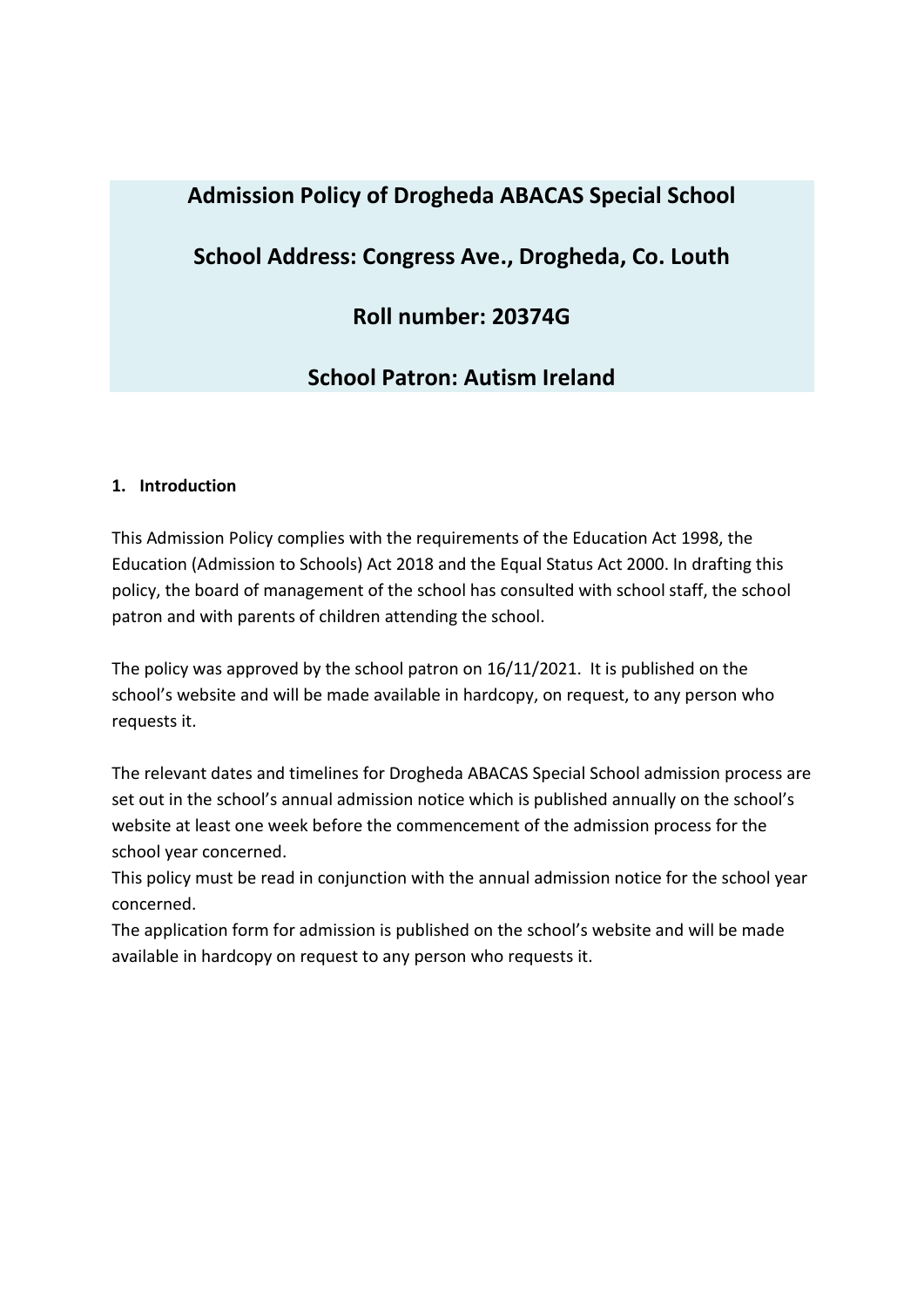#### **2. Characteristic spirit and general objectives of the school**

Drogheda ABACAS Special School with the approval of the Minister for Education and Skills, provides an education exclusively for students with Autism & Complex Needs. Drogheda ABACAS Special School believes in inclusiveness and welcomes students of all backgrounds, nationalities, denominations and gender, where they learn in a safe and happy environment. We actively seek collaboration with parents in the spirit of working together towards helping students achieve the fullness of their potential while acknowledging their highly individualized needs. The school welcomes referrals for enrolment to the school for any student aged between 4 and 18 years of age who has a confirmed primary diagnosis of autism or has a single diagnosis on the Autism Spectrum (as per DSM-5 criteria by a certified psychologist) in accordance with the policies and procedures more fully defined below.

Drogheda ABACAS Special School for Children with Autism & Complex Needs, under the patronage of Autism Ireland, funded by the Department of Education and Skills, has regard for the resources and funding available to meet the individual needs of students and the number of children per class.

As a school we place emphasis on engagement, independence, functional communication, cognitive skill development, social competence, play skill development, generalization of skills and proactive approaches to problem behaviour. This will be done using a multidisciplinary approach to service delivery and a strong focus on evidence-based instructional principles and methodologies such as Applied Behavioural Analysis (ABA), Picture Exchange Communication System (PECS), Discrete Trial, Verbal Behaviour, Direct Instruction, Treatment and Education of Autistic and Related Communication Handicapped Children (TEACCH) etc. in line with the DES policy for special education for children on the autism spectrum. These programmes are founded on empirical evidence and a child-centered learning philosophy; allowing each child to reach his/her own individual goals and progress at their own pace. Students will have access to a broad, balanced, relevant and developmental range of curricular experiences in each curricular area as set out in The Primary School Curriculum (1999). Educational programmes are designed to meet each child's individual needs and facilitate the development of each child's unique potential. Our aim is to develop skills for success in the home, school and the wider community. Training in the basic skills of communication, self-care and key social competences form an integral part of the school programme at all levels.

Drogheda ABACAS Special School for Autism & Complex Needs follows the curricular programmes prescribed by the Department of Education & Skills, which may be amended from time to time in accordance with Sections 9 and 30 of the Education Act (1998).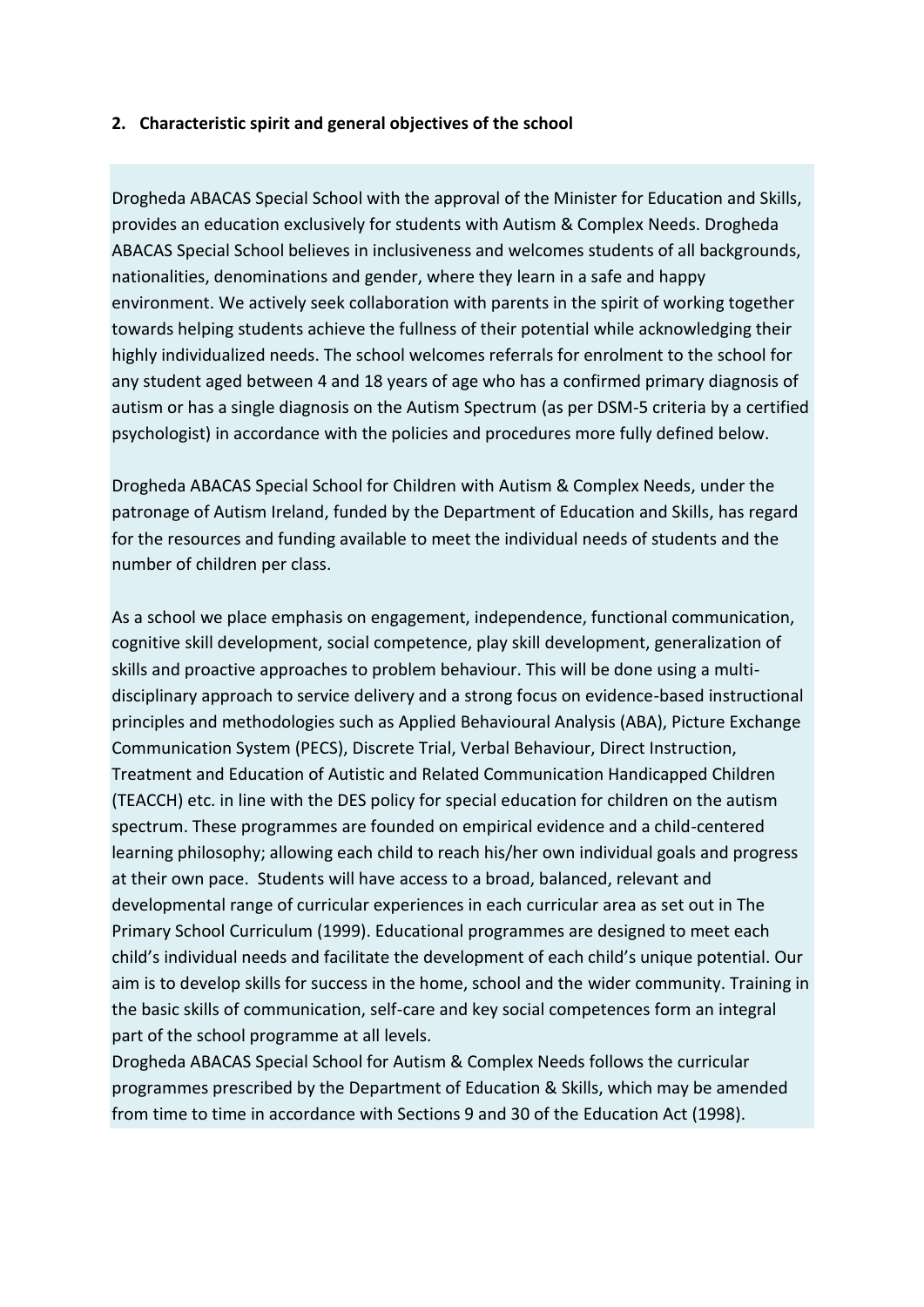#### **3. Admission Statement**

Drogheda ABACAS Special School will not discriminate in its admission of a student to the school on any of the following:

- (a) the gender ground of the student or the applicant in respect of the student concerned,
- (b) the civil status ground of the student or the applicant in respect of the student concerned,
- (c) the family status ground of the student or the applicant in respect of the student concerned,
- (d) the sexual orientation ground of the student or the applicant in respect of the student concerned,
- (e) the religion ground of the student or the applicant in respect of the student concerned,
- (f) the disability ground of the student or the applicant in respect of the student concerned,
- (g) the ground of race of the student or the applicant in respect of the student concerned,
- (h) the Traveller community ground of the student or the applicant in respect of the student concerned, or
- (i) the ground that the student or the applicant in respect of the student concerned has special educational needs

As per section 61 (3) of the Education Act 1998, 'civil status ground', 'disability ground', 'discriminate', 'family status ground', 'gender ground', 'ground of race', 'religion ground', 'sexual orientation ground' and 'Traveller community ground' shall be construed in accordance with section 3 of the Equal Status Act 2000.

## Special School

Drogheda ABACAS Special School is a school which, with the approval of the Minister for Education and Skills, provides an education exclusively for students with a category or categories of special educational needs specified by the Minister and does not discriminate in relation to the admission of a student who does not have the category of needs specified

#### **4. Categories of Special Educational Needs catered for in the school/special class**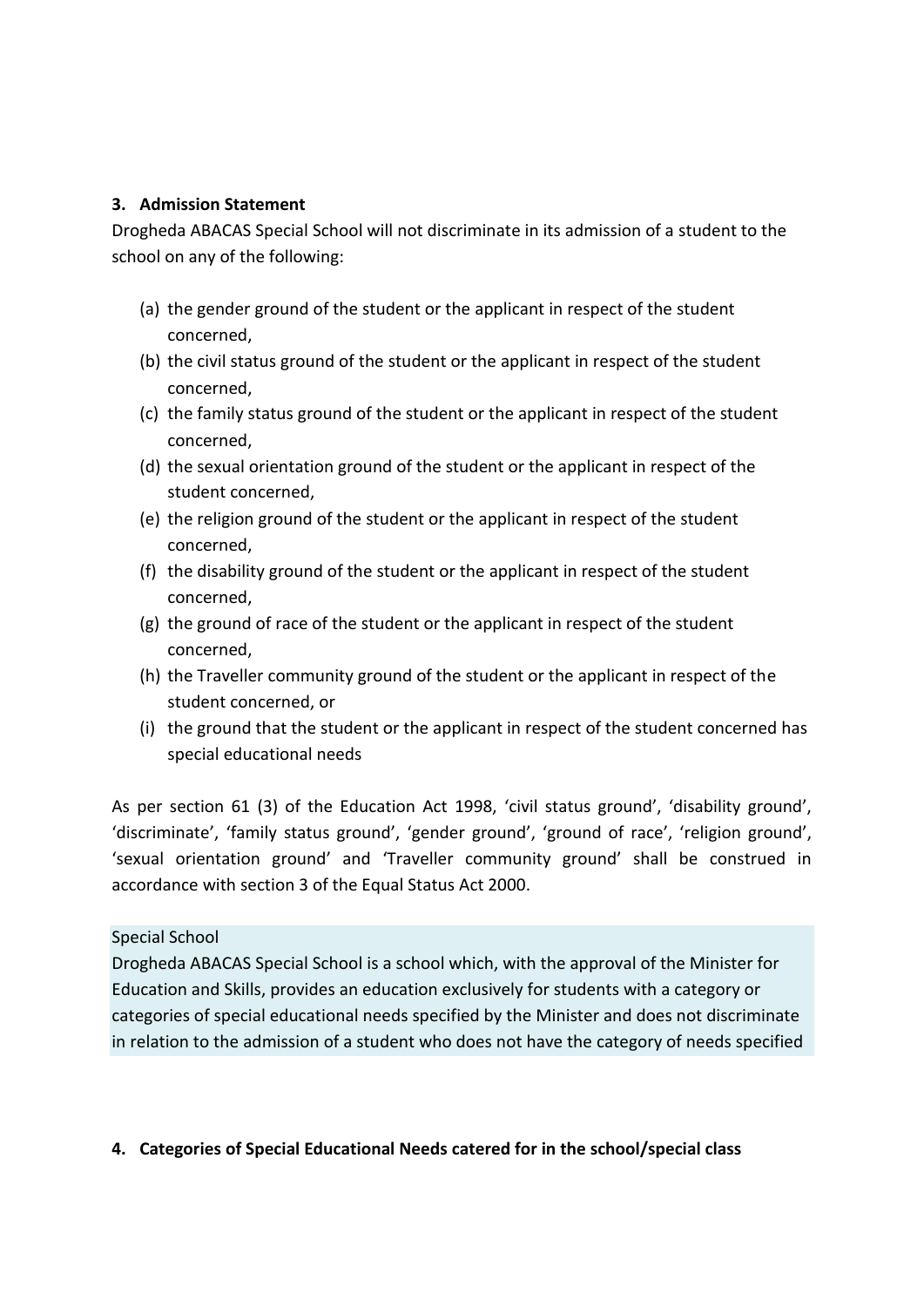Drogheda ABACAS Special School with the approval of the Minister for Education and Skills, provides an education exclusively for students with Autism & Complex Needs

## **5. Admission of Students**

This school shall admit each student seeking admission except where –

- a) the school is oversubscribed (please see section 6 below for further details)
- b) a parent of a student, when required by the principal in accordance with section 23(4) of the Education (Welfare) Act 2000, fails to confirm in writing that the code of behaviour of the school is acceptable to him or her and that he or she shall make all reasonable efforts to ensure compliance with such code by the student

Drogheda ABACAS Special School provides education exclusively for students with Autism and complex needs and may refuse admission to a student, where the student does not have the specified category of special educational needs provided for by this school.

## **Admission Procedures**

This section sets out the policy of the school with regard to eligibility of applicants and admission procedures in the 2022/2023 school year

## **Requirements for admission to the school:**

## **Student must:**

- $\triangleright$  Be at least 4 years of age on or before the 1st September of the year in which they are applying to enrol.
- $\triangleright$  Have a recent (within the last 2yrs) documented and confirmed diagnosis of Autistic Spectrum Disorder by a clinical psychologist, educational psychologist or multidisciplinary assessment using DSM-5 or ICD-10
- $\triangleright$  Report stating a recommendation to attend a special school for children with autism and complex needs.
- $\triangleright$  The child is living within 12km radius of the school.<sup>1</sup>

## **Application process:**

**.** 

 $\triangleright$  To apply, parents/guardians are required to complete the official 'Expression of Interest Form' for Drogheda ABACAS Special School, which is also available by emailing [enrolment@droghedaabacas.com](mailto:enrolment@droghedaabacas.com) or by downloading Link

<sup>&</sup>lt;sup>1</sup> Distance will be determined using 'Google Map's with the 'Avoid Toll' feature switched to on from the options bar.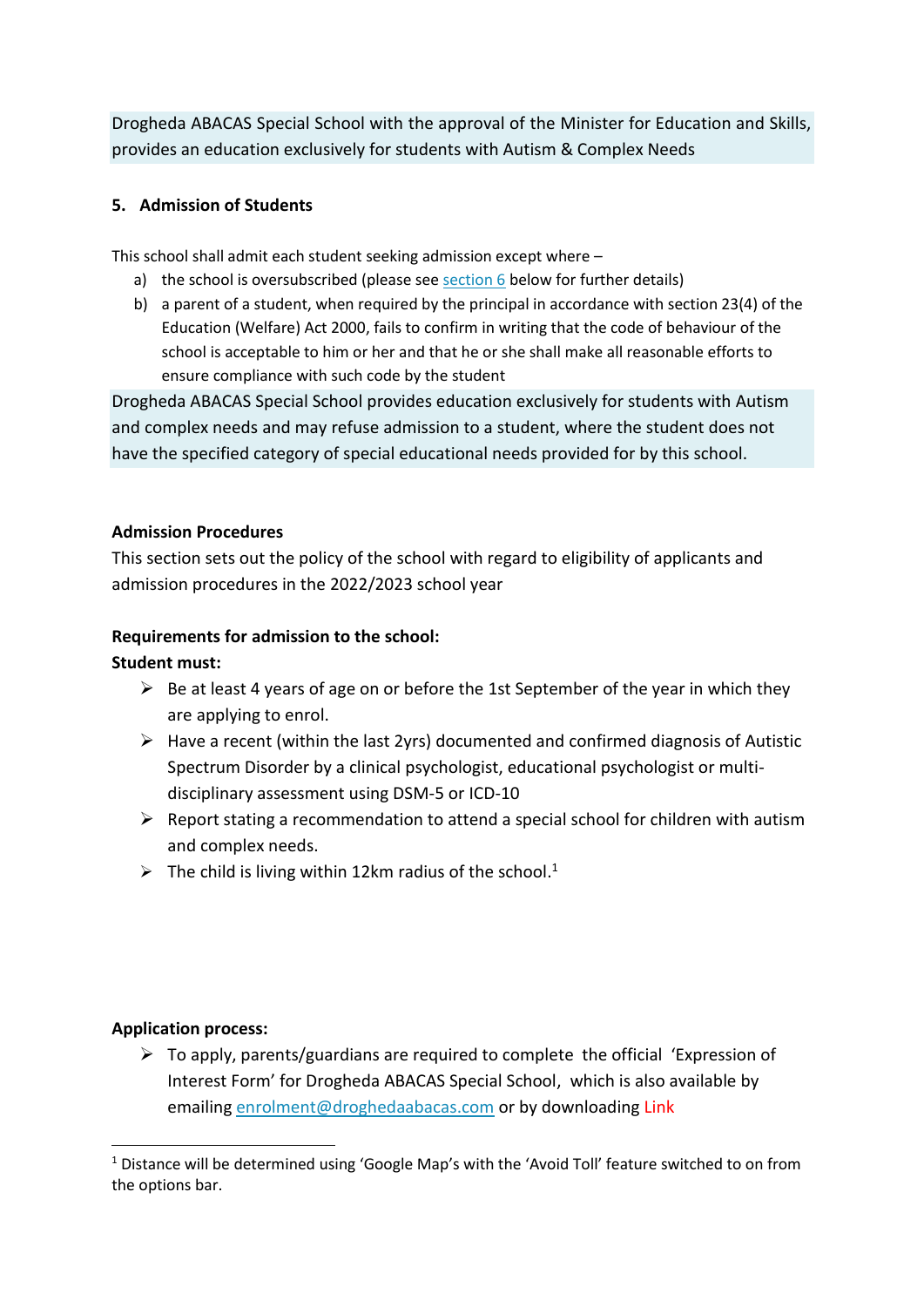- $\triangleright$  Applications will only be accepted between 6<sup>th</sup> January 27<sup>th h</sup> January 2022.
- $\triangleright$  Closing date for applications is 27<sup>th</sup> January at 3pm
- $\triangleright$  Late applications will be considered only after all applications received within the timeframe above have been fully processed.
- $\triangleright$  The application should include all supporting documentation that ensures a complete overview of the child and is attached to the application form including (though not limited to): current pre-school/school placement reports, psychological reports, medical reports, speech and language reports, occupational therapy reports and /or behavioural support plans.
- $\triangleright$  When an application form, properly completed and signed, is received, it will be recorded by the office staff with the date on which it was received. The receipt part of the enrolment form will be returned to the parent/guardian as evidence of submitting the application.
- $\triangleright$  Incomplete application forms will not be processed under any circumstances and all documentation will be returned to the parents/guardians for completion.
- $\triangleright$  It is the parent's/guardians responsibility to inform the school office if there is a change of address at any time by the parents/guardians.
- $\triangleright$  Original Birth Certificate
- $\triangleright$  Verification of address by way of utility bill within the last 3 months
- $\triangleright$  All applicants will be informed via email as to the decision of the school, within the timeline outlined in the annual admissions notice.
- $\triangleright$  When a place in the school is offered, parents/guardians will be required to confirm via email their acceptance of the place within 7 days of offer being made.
- $\triangleright$  Failure to accept the offer within the timeframe can result in the offer being withdrawn.

# **6. Oversubscription**

In the event that the school is oversubscribed, the school will, when deciding on applications for admission, apply the following selection criteria in the order listed below to those applications that are received within the timeline for receipt of applications as set out in the school's annual admission notice:

- 1. Priority will be given to brothers and sisters of children currently in the school.
- 2. Priority will be given to the age of the student most suited to the age of the class in which a space is available
- 3. Priority will be given to children living within the schools defined 12km catchment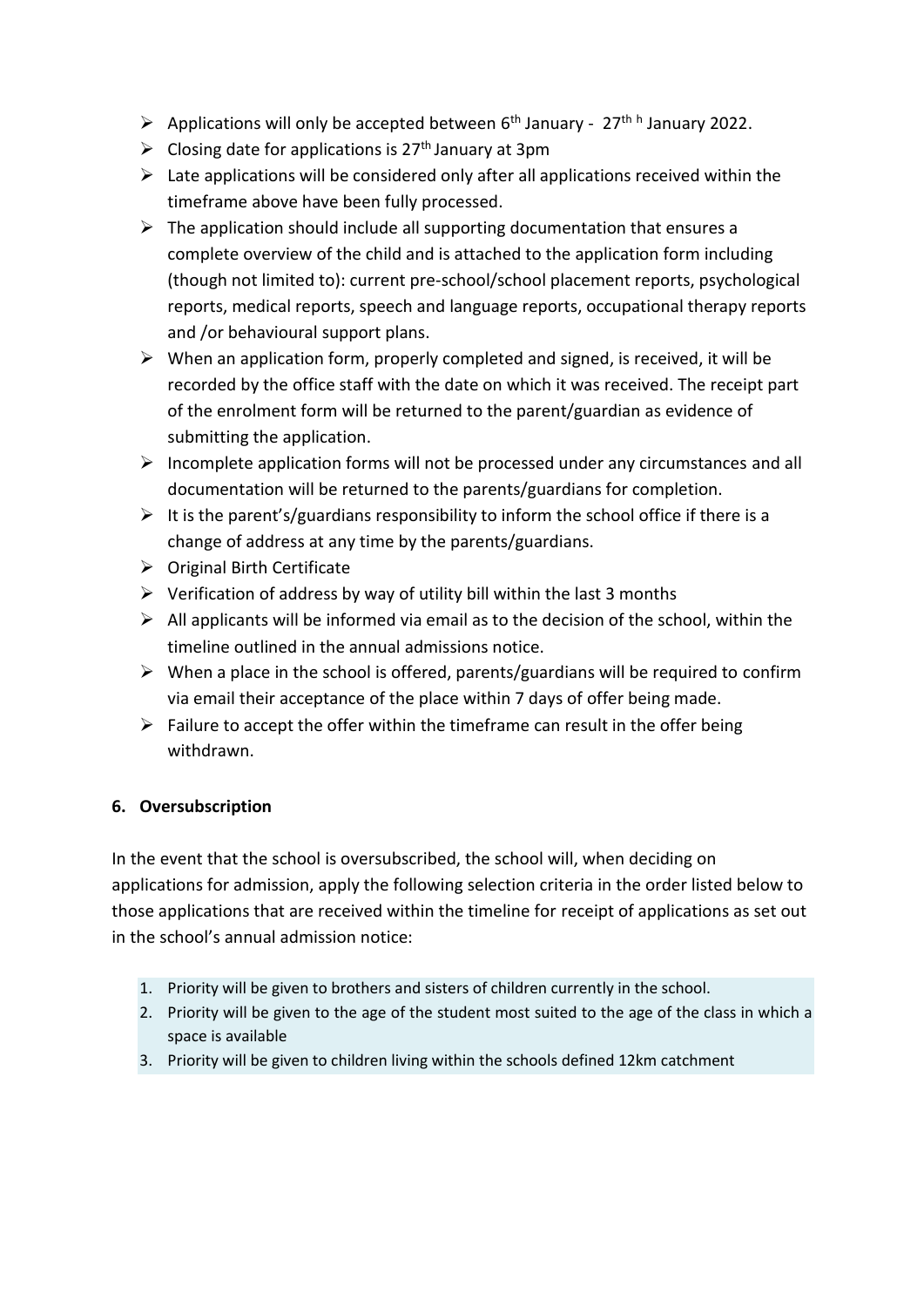In the event that there are two or more students tied for a place or places in any of the selection criteria categories above (the number of applicants exceeds the number of remaining places), the following arrangements will apply:

Where there is a tie for placement after all conditions above have been applied priority will be given to applications in order of age from youngest to oldest

# **7. What will not be considered or taken into account**

In accordance with section 62(7)(e) of the Education Act, the school will not consider or take into account any of the following in deciding on applications for admission or when placing a student on a waiting list for admission to the school:

- (a) a student's prior attendance at a pre-school or pre-school service, including naíonraí,
- (b) the payment of fees or contributions (howsoever described) to the school;
- (c) a student's academic ability, skills or aptitude; other than in relation to a special school.
- (d) the occupation, financial status, academic ability, skills or aptitude of a student's parents;
- (e) a requirement that a student, or his or her parents, attend an interview, open day or other meeting as a condition of admission;
- (f) a student's connection to the school by virtue of a member of his or her family attending or having previously attended the school, other than, siblings of a student attending the school
- (g) the date and time on which an application for admission was received by the school. This is subject to the application being received at any time during the period specified for receiving applications set out in the annual admission notice of the school for the school year concerned.

This is also subject to the school making offers based on existing waiting lists (up until 31<sup>st</sup> January 2025 only).

## **8. Decisions on applications**

All decisions on applications for admission to Drogheda ABACAS Special School will be based on the following:

- Our school's admission policy
- The school's annual admission notice (where applicable)
- The information provided by the applicant in the school's official application form received during the period specified in our annual admission notice for receiving applications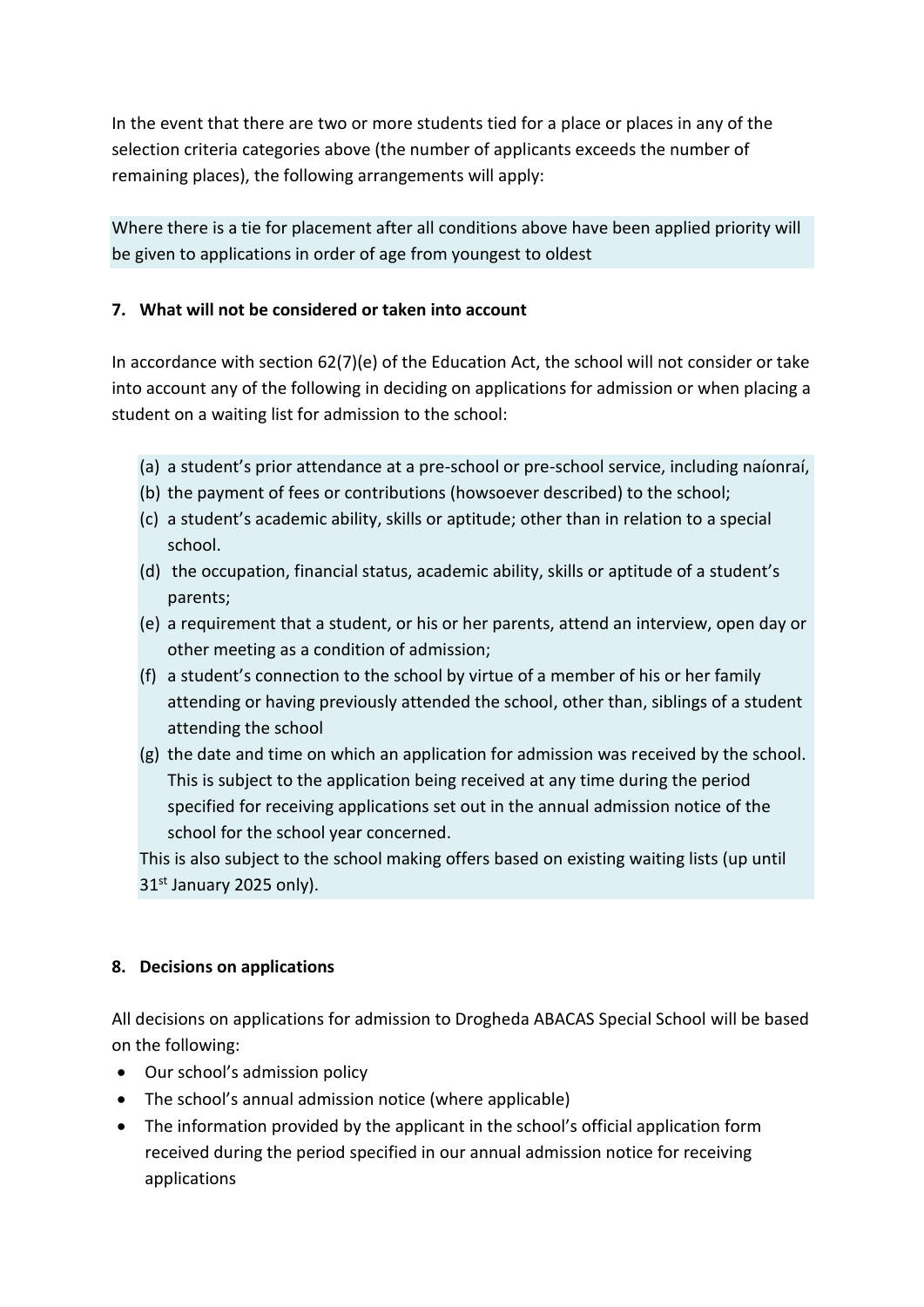(Please see section 14 below in relation to applications received outside of the admissions period and section 15 below in relation to applications for places in years other than the intake group.)

Selection criteria that are not included in our school admission policy will not be used to make a decision on an application for a place in our school.

## **9. Notifying applicants of decisions**

Applicants will be informed via email as to the decision of the school, within the timeline outlined in the annual admissions notice.

If a student is not offered a place in our school, the reasons why they were not offered a place will be communicated in writing to the applicant, including, where applicable, details of the student's ranking against the selection criteria and details of the student's place on the waiting list for the school year concerned.

Applicants will be informed of the right to seek a review/right of appeal of the school's decision (see section 18 below for further details).

# **10. Acceptance of an offer of a place by an applicant**

In accepting an offer of admission from Drogheda ABACAS Special School, you must indicate—

(i) whether or not you have accepted an offer of admission for another school or schools. If you have accepted such an offer, you must also provide details of the offer or offers concerned and

(ii) whether or not you have applied for and awaiting confirmation of an offer of admission from another school or schools, and if so, you must provide details of the other school or schools concerned.

**11. Circumstances in which offers may not be made or may be withdrawn**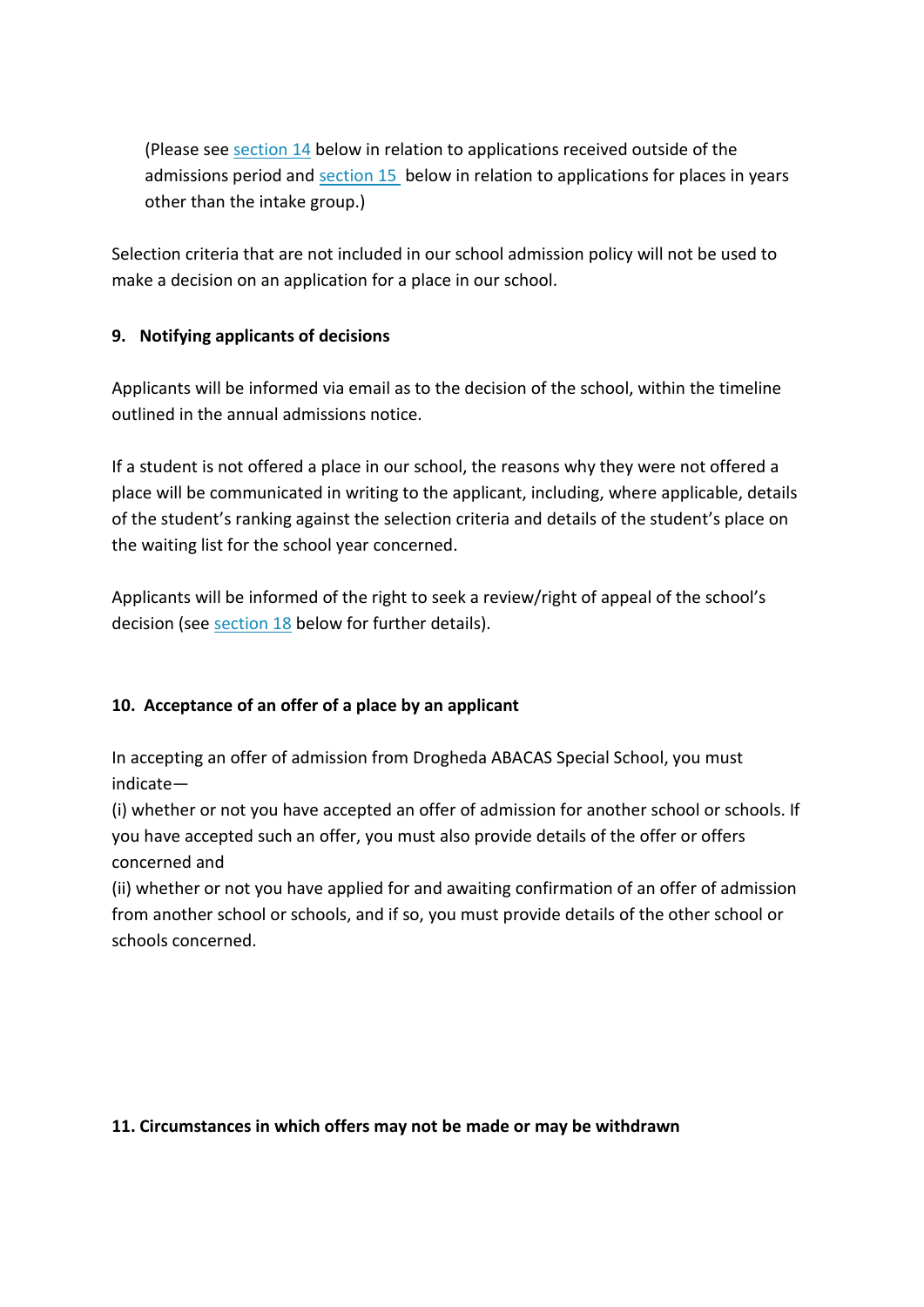An offer of admission may not be made or may be withdrawn by ABACAS Special School where—

- (i) it is established that information contained in the application is false or misleading.
- (ii) an applicant fails to confirm acceptance of an offer of admission on or before the date set out in the annual admission notice of the school.
- (iii) the parent of a student, when required by the principal in accordance with section 23(4) of the Education (Welfare) Act 2000, fails to confirm in writing that the code of behaviour of the school is acceptable to him or her and that he or she shall make all reasonable efforts to ensure compliance with such code by the student; or
- (iv) an applicant has failed to comply with the requirements of 'acceptance of an offer' as set out in section 10 above.

## **12. Sharing of Data with other schools**

Applicants should be aware that section 66(6) of the Education (Admission to Schools) Act 2018 allows for the sharing of certain information between schools in order to facilitate the efficient admission of students.

## **13. Waiting list in the event of oversubscription**

In the event of there being more applications to the school year concerned than places available, a waiting list of students whose applications for admission to Drogheda ABACAS Special School were unsuccessful due to the school being oversubscribed, will be compiled and will remain valid for the school year in which admission is being sought.

Placement on the waiting list of Drogheda ABACAS Special School is in the order of priority assigned to the students' applications after the school has applied the selection criteria in accordance with this admission policy.

Offers of any subsequent places that become available for and during the school year in relation to which admission is being sought will be made to those students on the waiting list, in accordance with the order of priority in relation to which the students have been placed on the list.

## **14. Late Applications**

All applications for admission received after the closing date as outlined in the annual admission notice will be considered and decided upon in accordance with our school's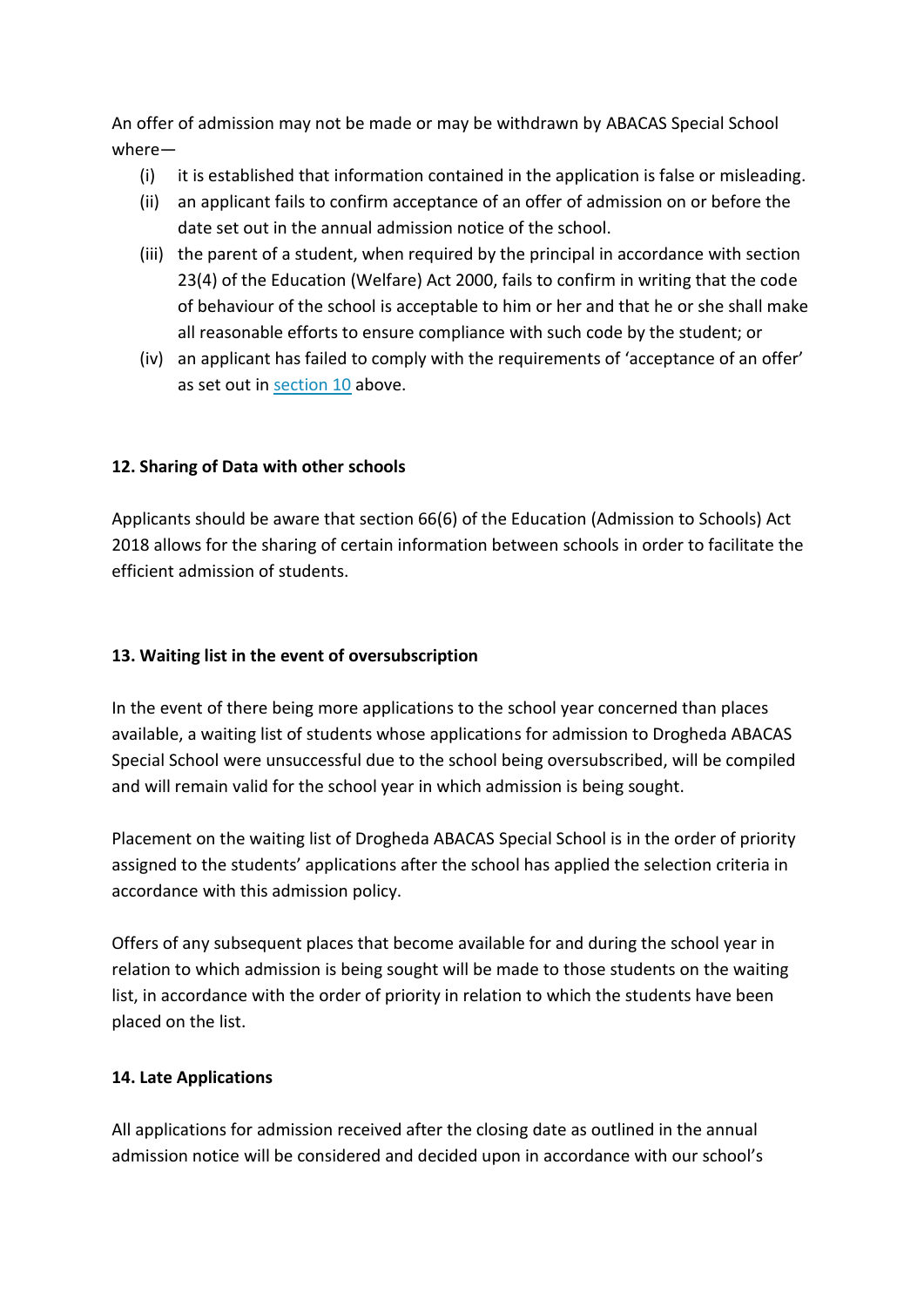admissions policy, the Education Admissions to School Act 2018 and any regulations made under that Act.

Late applications will only be processed after all applications received within the correct timeframe as set out in the schools 'Annual Admissions Notice' have been processed, and places offered and or waiting list drawn up. Late applicants will be offered a place where one is available. In the event that no place is available, the name of the applicant will be added to the waiting list. Late applications will be notified of the decision in respect of their application no later than 3 weeks after the date on which the school received the application

## **15. Procedures for admission of students to other years and during the school year**

The procedures of the school in relation to the admission of students who are not already admitted to the school to classes or years other than the school's intake group are as follows:

Places will be offered to students where vacancies arise in age and/or needs appropriate classroom in the school.

The procedures of the school in relation to the admission of students who are not already admitted to the school, after the commencement of the school year in which admission is sought, are as follows:

In the event of there being more applications to the school year concerned than places available, a waiting list of students whose applications for admission to Drogheda ABACAS Special School were unsuccessful will be compiled. This waiting list will remain valid for the school year in which admission is being sought. Placement on the waiting list of Drogheda

ABACAS Special School is in the order of priority assigned to the student's applications after the school has applied the selection criteria in accordance with this admission policy

## **16. Declaration in relation to the non-charging of fees**

This rule applies to all schools.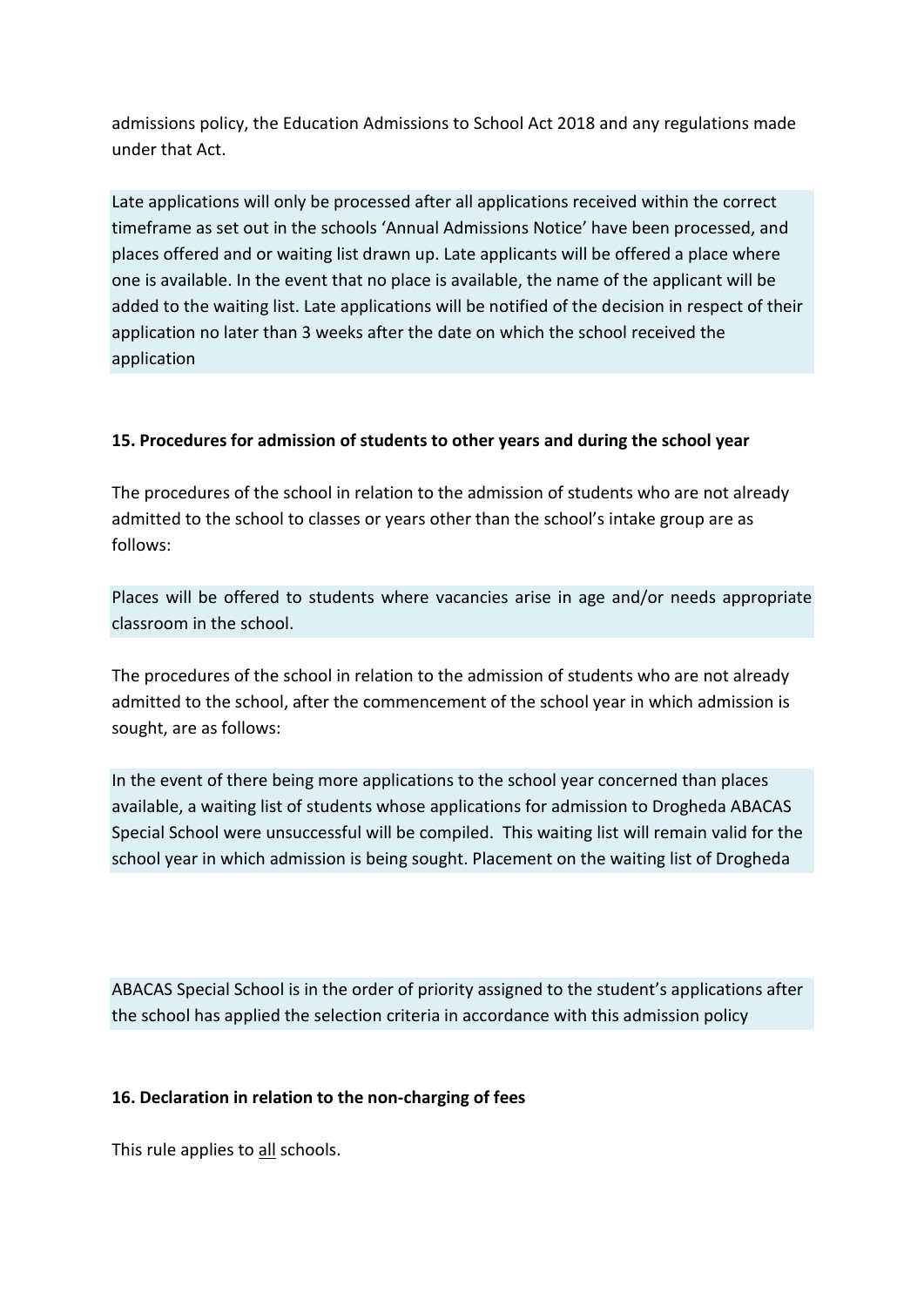The board of Drogheda ABACAS Special School or any persons acting on its behalf will not charge fees for or seek payment or contributions (howsoever described) as a condition of-

- (a) an application for admission of a student to the school, or
- (b) the admission or continued enrolment of a student in the school.

**Note:** Exceptions apply only in relation to fee charging post primary schools, the boarding element in Boarding Schools and admission to post leaving cert or further education courses run by post-primary schools.

## **17. Arrangements regarding students not attending religious instruction**

Drogheda ABACAS Special School is a non-denominational ethos school and in keeping with that ethos, children of all faiths or none are welcome to apply to the school The school does not offer classes or individual instruction in any faith

## **18. Reviews/appeals**

## **Review of decisions by the Board of Management**

The parent of the student, or in the case of a student who has reached the age of 18 years, the student, may request the board to review a decision to refuse admission. Such requests must be made in accordance with Section 29C of the Education Act 1998.

The timeline within which such a review must be requested and the other requirements applicable to such reviews are set out in the procedures determined by the Minister under section 29B of the Education Act 1998 which are published on the website of the Department of Education and Skills.

The board will conduct such reviews in accordance with the requirements of the procedures determined under Section 29B and with section 29C of the Education Act 1998.

**Note:** Where an applicant has been refused admission due to the school being oversubscribed, the applicant **must request a review** of that decision by the board of management prior to making an appeal under section 29 of the Education Act 1998. Where an applicant has been refused admission due to a reason other than the school being oversubscribed, the applicant **may request a review** of that decision by the board of management prior to making an appeal under section 29 of the Education Act 1998.

# **Right of appeal**